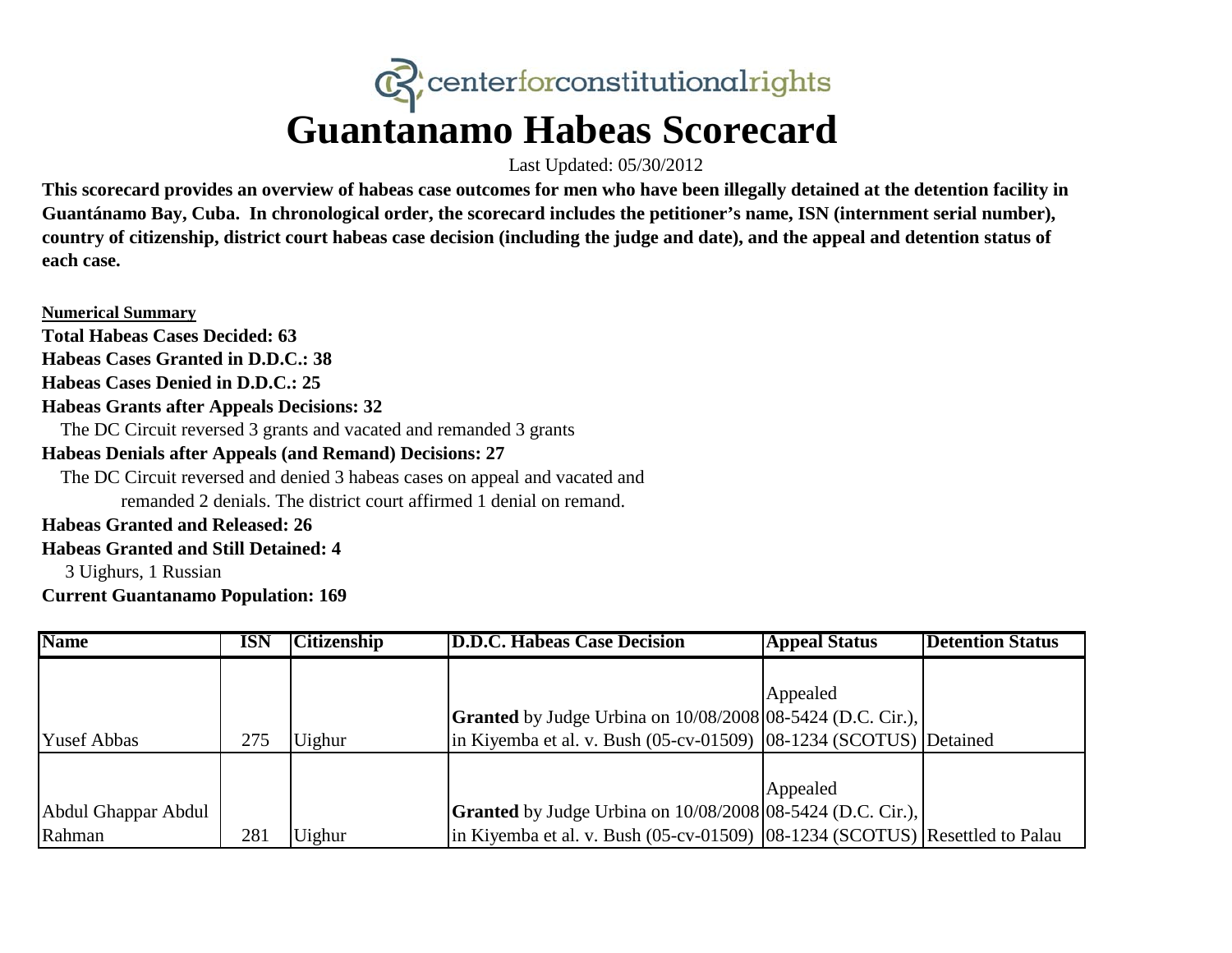| <b>Name</b>            | <b>ISN</b> | <b>Citizenship</b> | <b>D.D.C. Habeas Case Decision</b>                                             | <b>Appeal Status</b>                | <b>Detention Status</b> |
|------------------------|------------|--------------------|--------------------------------------------------------------------------------|-------------------------------------|-------------------------|
|                        |            |                    |                                                                                |                                     |                         |
|                        |            |                    |                                                                                | Appealed                            |                         |
|                        |            |                    | Granted by Judge Urbina on 10/08/2008 08-5424 (D.C. Cir.), Resettled to        |                                     |                         |
| Emam Abdulahat         | 295        | Uighur             | in Kiyemba et al. v. Bush (05-cv-01509)                                        | $ 08-1234$ (SCOTUS)                 | Bermuda                 |
|                        |            |                    |                                                                                | Appealed                            |                         |
| Hajiakbar              |            |                    | Granted by Judge Urbina on 10/08/2008 08-5424 (D.C. Cir.),                     |                                     |                         |
| Abdulghupur            | 282        | Uighur             | in Kiyemba et al. v. Bush (05-cv-01509)                                        | 08-1234 (SCOTUS) Detained           |                         |
|                        |            |                    |                                                                                |                                     |                         |
|                        |            |                    |                                                                                | Appealed                            |                         |
| Abdullah               |            |                    | Granted by Judge Urbina on 10/08/2008 08-5424 (D.C. Cir.), Resettled to        |                                     |                         |
| Abdulqadirakhun        | 285        | Uighur             | in Kiyemba et a.l v. Bush (05-cv-01509)                                        | 08-1234 (SCOTUS) Bermuda            |                         |
|                        |            |                    |                                                                                |                                     |                         |
|                        |            |                    |                                                                                | Appealed                            |                         |
|                        |            |                    | <b>Granted</b> by Judge Urbina on 10/08/2008 08-5424 (D.C. Cir.),              |                                     |                         |
| Dawut Abdurehim        | 289        | Uighur             | in Kiyemba et al. v. Bush (05-cv-01509)                                        | 08-1234 (SCOTUS) Resettled to Palau |                         |
|                        |            |                    |                                                                                |                                     |                         |
|                        |            |                    |                                                                                | Appealed                            |                         |
|                        |            |                    | Granted by Judge Urbina on 10/08/2008 08-5424 (D.C. Cir.),                     |                                     |                         |
| Hassan Anvar           | 250        | Uighur             | in Kiyemba et al. v. Bush (05-cv-01509)                                        | 08-1234 (SCOTUS) Resettled to Palau |                         |
|                        |            |                    |                                                                                |                                     |                         |
|                        |            |                    |                                                                                | Appealed                            |                         |
|                        |            |                    | <b>Granted</b> by Judge Urbina on $10/08/2008 08-5424$ (D.C. Cir.),            |                                     |                         |
| Saidullah Khalik       | 280        | Uighur             | in Kiyemba et al. v. Bush (05-cv-01509)                                        | 08-1234 (SCOTUS) Detained           |                         |
|                        |            |                    |                                                                                |                                     |                         |
|                        |            |                    |                                                                                | Appealed                            |                         |
|                        |            |                    | <b>Granted</b> by Judge Urbina on 10/08/2008 08-5424 (D.C. Cir.), Resettled to |                                     |                         |
| Arkin Mahmud           | 103        | Uighur             | in Kiyemba et al. v. Bush (05-cv-01509)                                        | 08-1234 (SCOTUS) Switzerland        |                         |
|                        |            |                    |                                                                                |                                     |                         |
|                        |            |                    |                                                                                | Appealed                            |                         |
|                        |            |                    | Granted by Judge Urbina on 10/08/2008 08-5424 (D.C. Cir.), Resettled to        |                                     |                         |
| <b>Bahtiyar Mahnut</b> | 277        | Uighur             | in Kiyemba et al. v. Bush (05-cv-01509) [08-1234 (SCOTUS) Switzerland          |                                     |                         |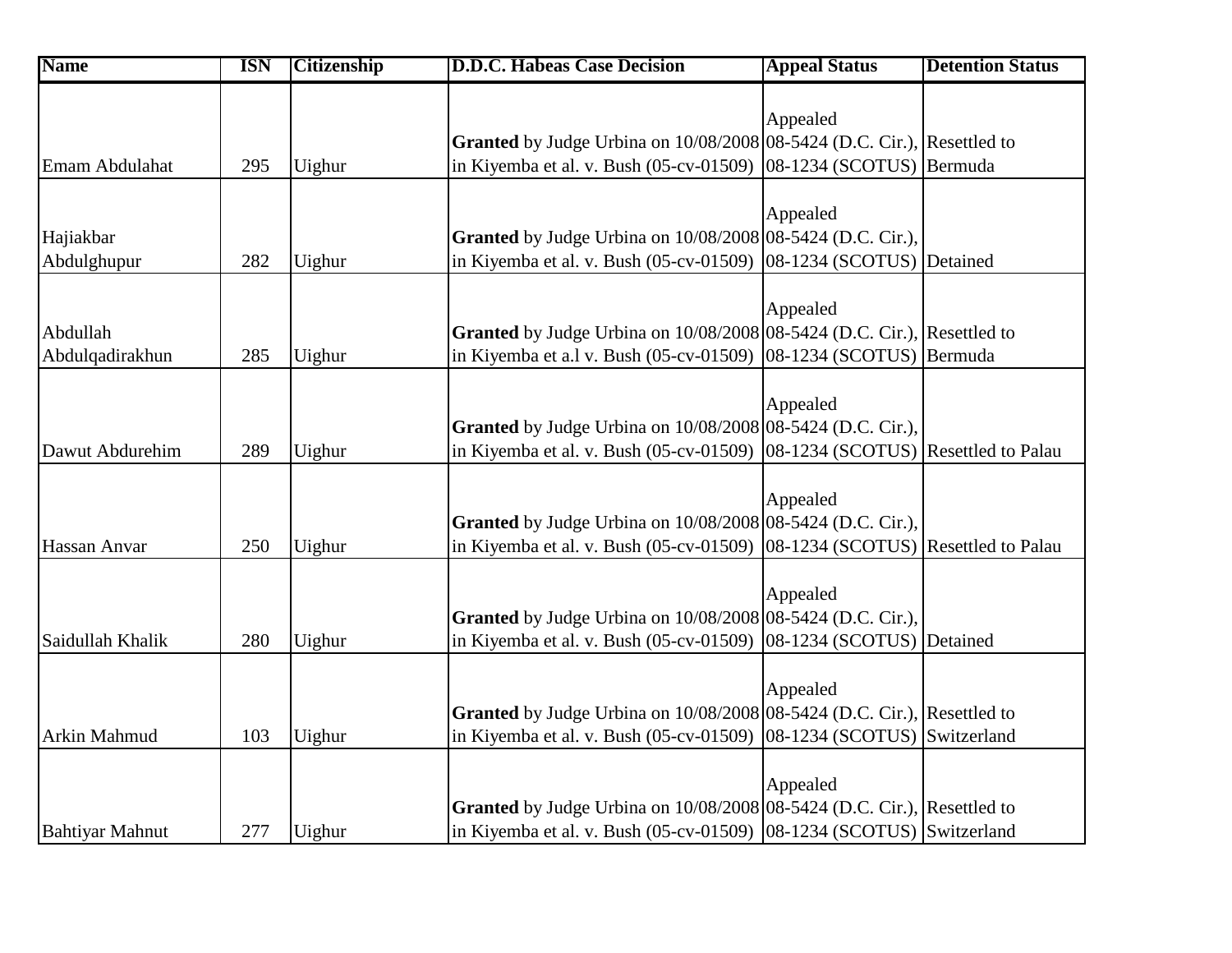| <b>Name</b>          | <b>ISN</b> | <b>Citizenship</b>     | <b>D.D.C. Habeas Case Decision</b>                                             | <b>Appeal Status</b>                | <b>Detention Status</b> |
|----------------------|------------|------------------------|--------------------------------------------------------------------------------|-------------------------------------|-------------------------|
|                      |            |                        |                                                                                |                                     |                         |
|                      |            |                        |                                                                                | Appealed                            |                         |
|                      |            |                        | Granted by Judge Urbina on 10/08/2008 08-5424 (D.C. Cir.), Resettled to        |                                     |                         |
| Abdul Khalil Mamut   | 278        | Uighur                 | in Kiyemba et al. v. Bush (05-cv-01509)                                        | 08-1234 (SCOTUS) Bermuda            |                         |
|                      |            |                        |                                                                                |                                     |                         |
|                      |            |                        |                                                                                | Appealed                            |                         |
|                      |            |                        | <b>Granted</b> by Judge Urbina on 10/08/2008 08-5424 (D.C. Cir.),              |                                     |                         |
| <b>Ahmed Mohamed</b> | 328        | Uighur                 | in Kiyemba et al. v. Bush (05-cv-01509)                                        | 08-1234 (SCOTUS) Resettled          |                         |
|                      |            |                        |                                                                                |                                     |                         |
|                      |            |                        |                                                                                | Appealed                            |                         |
|                      |            |                        | Granted by Judge Urbina on 10/08/2008 08-5424 (D.C. Cir.),                     |                                     |                         |
| <b>Edham Mamet</b>   | 102        | Uighur                 | in Kiyemba et al. v. Bush (05-cv-01509) $ 08-1234$ (SCOTUS) Resettled to Palau |                                     |                         |
|                      |            |                        |                                                                                | Appealed                            |                         |
|                      |            |                        |                                                                                |                                     |                         |
|                      |            |                        | Granted by Judge Urbina on 10/08/2008 08-5424 (D.C. Cir.),                     |                                     |                         |
| Adel Noori           | 584        | Uighur                 | in Kiyemba et al. v. Bush (05-cv-01509)                                        | 08-1234 (SCOTUS) Resettled to Palau |                         |
|                      |            |                        |                                                                                | Appealed                            |                         |
|                      |            |                        | Granted by Judge Urbina on 10/08/2008 08-5424 (D.C. Cir.), Resettled to        |                                     |                         |
|                      |            |                        |                                                                                |                                     |                         |
| Hozaifa Parhat       | 320        | Uighur                 | in Kiyemba et al. v. Bush (05-cv-01509)                                        | 08-1234 (SCOTUS) Bermuda            |                         |
|                      |            |                        |                                                                                | Appealed                            |                         |
|                      |            |                        | Granted by Judge Urbina on 10/08/2008 08-5424 (D.C. Cir.),                     |                                     |                         |
| <b>Abdul Razak</b>   | 219        | Uighur                 | in Kiyemba et al. v. Bush (05-cv-01509)                                        | 08-1234 (SCOTUS) Resettled          |                         |
|                      |            |                        |                                                                                |                                     |                         |
|                      |            |                        |                                                                                |                                     |                         |
|                      |            |                        |                                                                                | Appealed                            |                         |
|                      |            |                        | Granted by Judge Urbina on 10/08/2008 08-5424 (D.C. Cir.),                     |                                     |                         |
| <b>Ahmad Tourson</b> | 201        | Uighur                 | in Kiyemba et al. v. Bush (05-cv-01509)                                        | 08-1234 (SCOTUS) Resettled to Palau |                         |
|                      |            |                        |                                                                                |                                     |                         |
|                      |            |                        | Granted by Judge Leon on 11/25/2008                                            |                                     | Repatriated to          |
| Mustafa Ait Idr      |            | 10004 Bosnian-Algerian | in Boumediene v. Bush (04-cv-01166)                                            | Not appealed                        | Bosnia                  |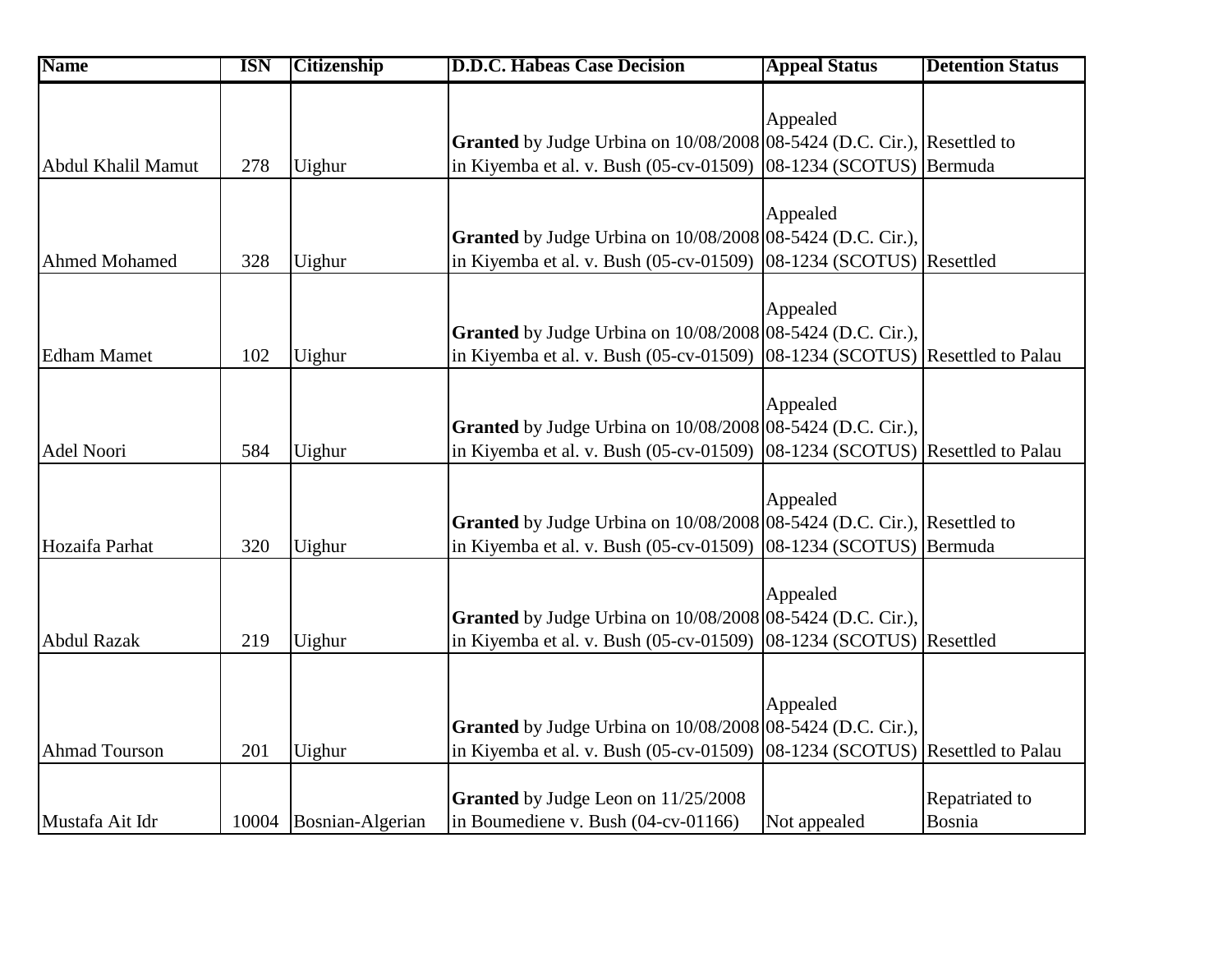| <b>Name</b>            | <b>ISN</b> | <b>Citizenship</b>     | <b>D.D.C. Habeas Case Decision</b>    | <b>Appeal Status</b> | <b>Detention Status</b>    |
|------------------------|------------|------------------------|---------------------------------------|----------------------|----------------------------|
|                        |            |                        |                                       |                      |                            |
|                        |            |                        | Granted by Judge Leon on 11/25/2008   |                      | Repatriated to             |
| Boudella Al Hajj       |            | 10006 Bosnian-Algerian | in Boumediene v. Bush (04-cv-01166)   | Not appealed         | Bosnia                     |
|                        |            |                        |                                       |                      |                            |
|                        |            |                        | Granted by Judge Leon on 11/25/2008   |                      |                            |
| Lakhdar Boumediene     | 10005      | Bosnian-Algerian       | in Boumediene v. Bush (04-cv-01166)   | Not appealed         | <b>Resettled to France</b> |
|                        |            |                        |                                       |                      |                            |
|                        |            |                        | Granted by Judge Leon on 11/25/2008   |                      |                            |
| Sabir Mahfouz Lahmar   | 10002      | Bosnian-Algerian       | in Boumediene v. Bush (04-cv-01166)   | Not appealed         | <b>Resettled to France</b> |
|                        |            |                        |                                       |                      |                            |
|                        |            |                        | Granted by Judge Leon on 11/25/2008   |                      | Repatriated to             |
| <b>Mohammed Nechle</b> | 10003      | Bosnian-Algerian       | in Boumediene v. Bush (04-cv-01166)   | Not appealed         | Bosnia                     |
|                        |            |                        |                                       |                      |                            |
|                        |            |                        | Granted by Judge Leon on 01/14/2009   |                      |                            |
| Mohammed el Gharani    | 269        | Chadian                | in Sliti v. Obama (05-cv-00429)       | Not appealed         | Repatriated to Chad        |
|                        |            |                        |                                       |                      |                            |
|                        |            |                        | <b>Granted</b> by Judge Huvelle on    | Appealed dismissed   |                            |
| <b>Yasim Muhammed</b>  |            |                        | 03/31/2009 in Basardh v Obama (05-cv- | on 12/14/10 (09-     |                            |
| Basardah               | 252        | Yemeni                 | 00889)                                | 5203)                | Resettled                  |
| Alla Ali Bin Ali       |            |                        | <b>Granted</b> by Judge Kessler on    |                      |                            |
| Ahmed/Ali Bin Ali      |            |                        | 05/04/2009 in Ali Ahmed et al. v.     |                      | Repatriated to             |
| Aleh                   | 692        | Yemeni                 | Obama (05-cv-01678)                   | Not appealed         | Yemen                      |
|                        |            |                        |                                       |                      |                            |
| Abd al Rahim Abdul     |            |                        | Granted by Judge Leon on 06/22/2009   |                      |                            |
| Rassak Janko           | 489        | Syrian                 | in Al Ginco v. Obama (05-cv-01310)    | Not appealed         | Resettled                  |
| Khalid Abdullah        |            |                        | Granted by Judge Kollar-Kotelly on    |                      |                            |
| Mishal Thamer Al       |            |                        | 07/29/2009 in Al-Odah v. U.S. (02-cv- |                      | Repatriated to             |
| Mutairi                | 213        | Kuwaiti                | 00828)                                | Not appealed         | Kuwait                     |
|                        |            |                        | <b>Granted</b> by Judge Huvelle on    |                      |                            |
|                        |            |                        | 07/30/2009 in Al Hamandy v. Obama     |                      | Repatriated to             |
| Mohammed Jawad         | 900        | Afghani                | $(05-cv-02385)$                       | Not appealed         | Afghanistan                |
|                        |            |                        | Granted by Judge Kollar-Kotelly on    |                      |                            |
|                        |            |                        | 09/17/2009 in Al-Odah v. U.S. (02-cv- |                      | Repatriated to             |
| Fuoad Al Rabiah        | 551        | Kuwaiti                | 00828)                                | Not appealed         | Kuwait                     |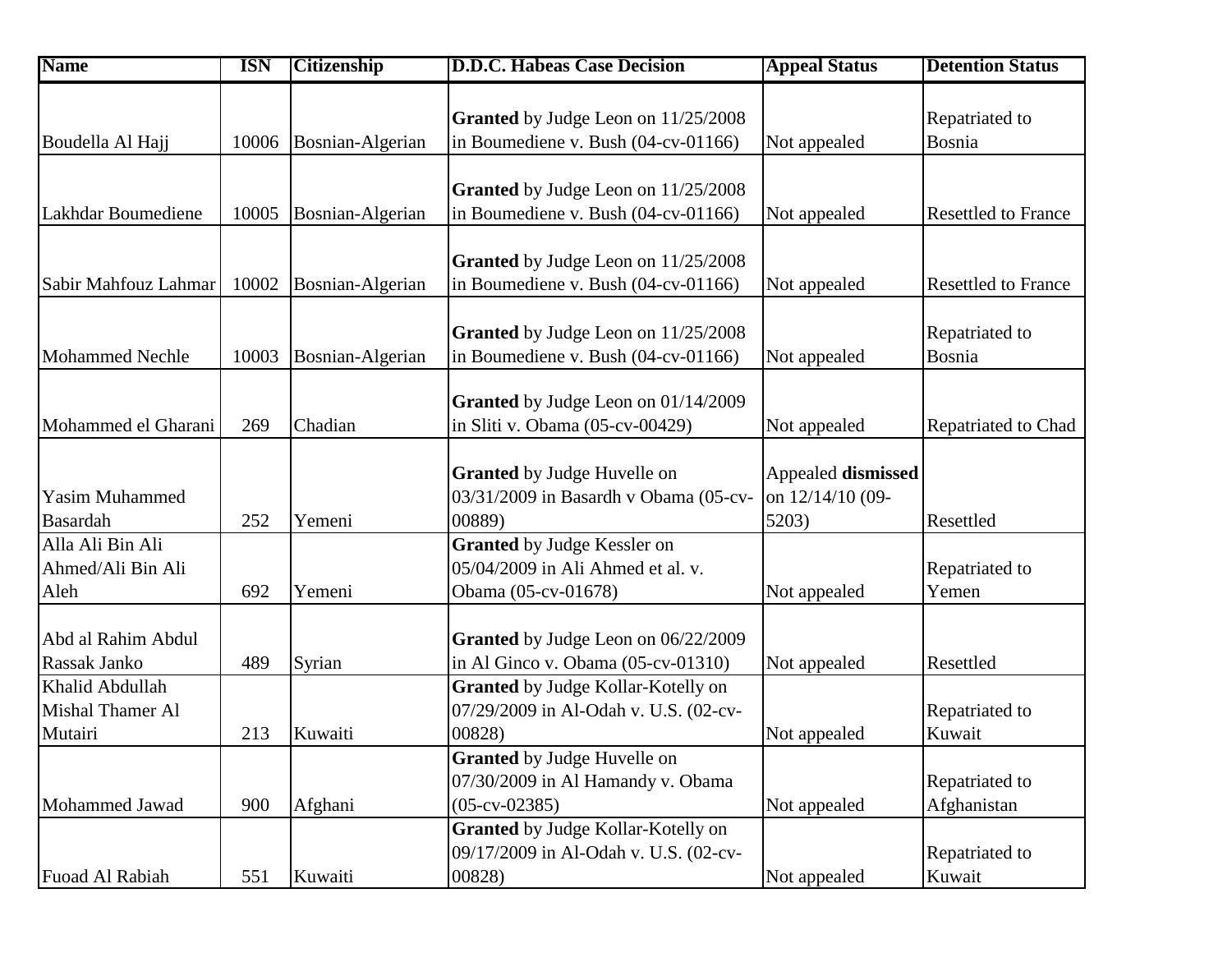| <b>Name</b>            | <b>ISN</b> | <b>Citizenship</b> | <b>D.D.C. Habeas Case Decision</b>                | <b>Appeal Status</b>      | <b>Detention Status</b> |
|------------------------|------------|--------------------|---------------------------------------------------|---------------------------|-------------------------|
|                        |            |                    |                                                   |                           |                         |
|                        |            |                    |                                                   |                           |                         |
|                        |            |                    |                                                   |                           |                         |
|                        |            |                    |                                                   | Appealed and held         |                         |
|                        |            |                    |                                                   | in abeyance $6/16/10$ ;   |                         |
|                        |            |                    | <b>Granted</b> by Judge Kessler on                | PI reversed on            | Forcibly repatriated    |
| Farhi Saeed Bin        |            |                    | 11/19/2009 in Mohammed et a.l v.                  | 09/03/10 (10-5034);       | to Algeria against      |
| Moahemmed              | 311        | Algerian           | Obama (05-cv-01347)                               | <b>SCOTUS</b> (10-746)    | his will                |
|                        |            |                    |                                                   | <b>Vacated and</b>        |                         |
|                        |            |                    | Granted by Judge Urbina on 12/15/2009 remanded on |                           |                         |
| <b>Saeed Hatim</b>     | 255        | Yemeni             | in Hatim et al. v. Obama                          | 2/15/11 (10-5048)         | Detained                |
|                        |            |                    |                                                   |                           |                         |
|                        |            |                    | <b>Granted</b> by Judge Robertson on              | <b>Vacated and</b>        |                         |
| Mohamedou Ould         |            |                    | 3/22/2010 in Salahi et al. v. Obama (05-          | remanded on               |                         |
| Salahi                 | 760        | Mauritanian        | $cv - 00569$                                      | 11/05/10 (10-5087)        | Detained                |
|                        |            |                    | <b>Granted</b> by Judge Kennedy on                |                           |                         |
|                        |            |                    | 5/13/2010 in Al-Harbi et al. v. Obama             | Appealed                  |                         |
| <b>Ravil Mingazov</b>  | 702        | Russian            | $(05-cv-02479)$                                   | 10-5217                   | Detained                |
|                        |            |                    | Granted by Judge Kennedy on                       |                           |                         |
| <b>Mohamed Mohamed</b> |            |                    | 5/26/2010 in Abdah et al. v. Obama (04-           |                           | Repatriated to          |
| Hassan Odaini          | 681        | Yemeni             | $cv-01254)$                                       | Not yet appealed          | Yemen                   |
|                        |            |                    |                                                   | Appealed and              |                         |
|                        |            |                    | <b>Denied</b> by Judge Leon on 12/30/2008 in      | held in abeyance          |                         |
| Hisham Sliti           | 174        | Tunisian           | Sliti v. Bush (05-cv-00429)                       | 8/24/09 (09-5104)         | Detained                |
|                        |            |                    |                                                   | <b>Denial affirmed on</b> |                         |
|                        |            |                    |                                                   | 07/22/2011 (09-           |                         |
|                        |            |                    | <b>Denied</b> by Judge Leon on 12/30/2008 in      | 5125); cert filed on      |                         |
| Muaz al Alawi          | 28         | Yemeni             | Ghazy v. Bush (05-cv-02223)                       | 12/5/11                   | Detained                |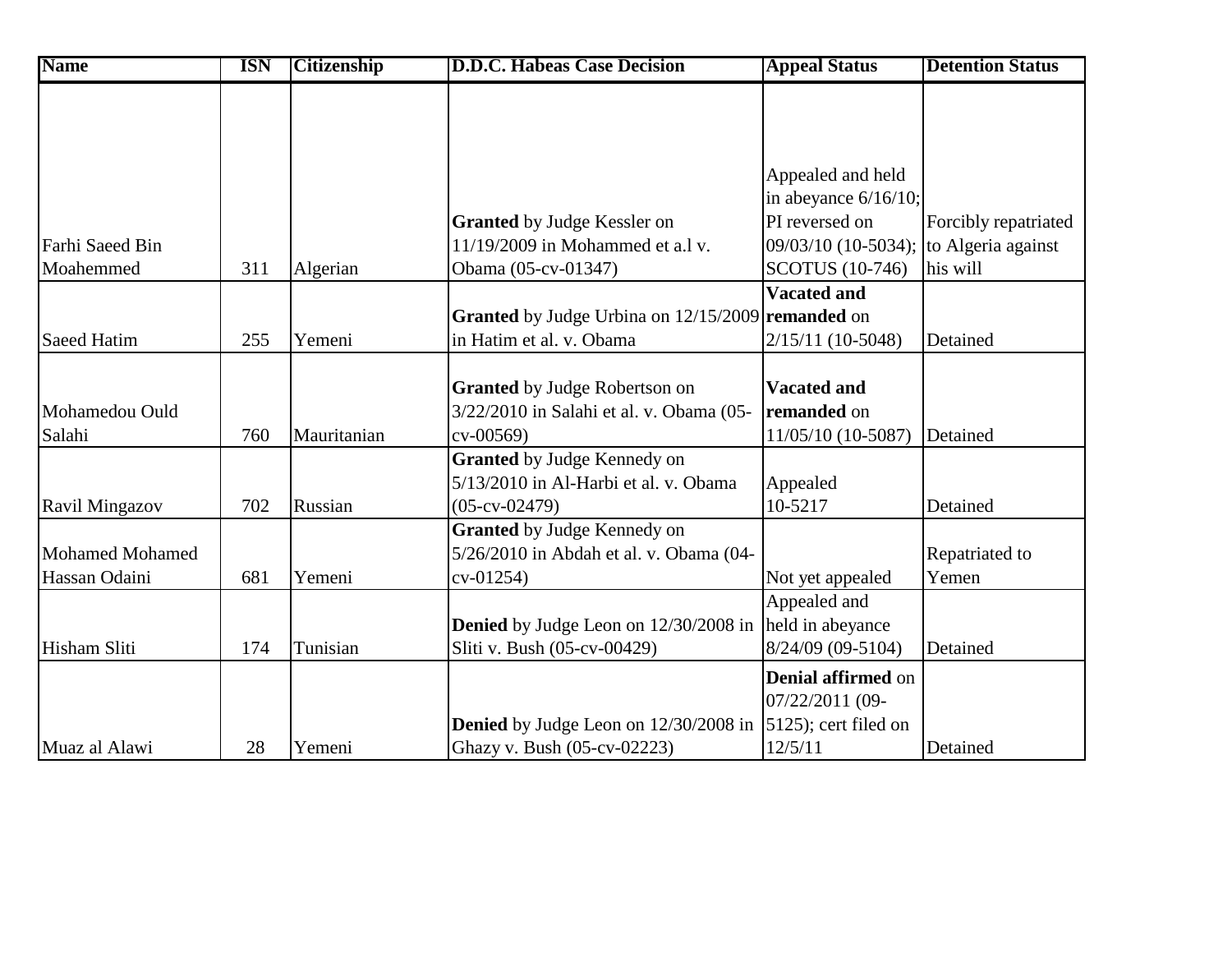| <b>Name</b>                             | <b>ISN</b> | <b>Citizenship</b> | <b>D.D.C. Habeas Case Decision</b>                                                  | <b>Appeal Status</b>                                                                                                         | <b>Detention Status</b> |
|-----------------------------------------|------------|--------------------|-------------------------------------------------------------------------------------|------------------------------------------------------------------------------------------------------------------------------|-------------------------|
| Ghaleb Nasser al                        |            |                    | Denied by Judge Leon on 01/28/2009 in                                               | Denial affirmed on<br>01/05/2010 and<br>rehearing denied (09-<br>5051); SCOTUS:<br>cert denied on                            |                         |
| Bihani                                  | 128        | Yemeni             | Al Bihani v. Obama (05-cv-01312)                                                    | 4/4/11 (10-7814)                                                                                                             | Detained                |
| Hedi Hammamy/Abdul<br>Haddi Bin Hadiddi | 717        | Tunisian           | Denied by Judge Leon on 04/02/2009 in<br>Sliti v Obama (05-cv-00429)                | Appeal dismissed<br>as moot on $6/8/10$<br>$(09-5163)$                                                                       | Detained                |
| Waqas Mohammed Ali<br>Awad              | 88         | Yemeni             | Denied by Judge Robertson on<br>08/12/2009 in Awad v. Obama (05-cv-<br>02379)       | Denial affirmed on<br>$6/2/10$ and rehearing<br>denied (09-5351);<br><b>SCOTUS: cert</b><br>denied on $4/4/11$<br>$(10-736)$ | Detained                |
| Fawzi Al Odah                           | 232        | Kuwaiti            | Denied by Judge Kollar-Kotelly on<br>08/24/2009 in Al-Odah v U.S. (02-cv-<br>00828) | Denial affirmed on<br>$6/30/10$ (09-5331);<br><b>SCOTUS: cert</b><br>denied on $4/4/11$<br>$(10-439)$                        | Detained                |
| Sufyian Barhoumi                        | 694        | Algerian           | Denied by Judge Collyer on 09/03/2009<br>in Shafiiq v. Obama (05-cv-01506)          | <b>Denial affirmed on</b><br>$6/11/10$ (09-5383)                                                                             | Detained                |
| Musa'ab al Madhwani                     | 839        | Yemeni             | <b>Denied</b> by Judge Hogan on 01/06/2010<br>in Anam et al. v. Obama (04-cv-01194) | <b>Denial affirmed on</b><br>5/27/2011 (10-<br>5172); cert filed on<br>10/24/11                                              | Detained                |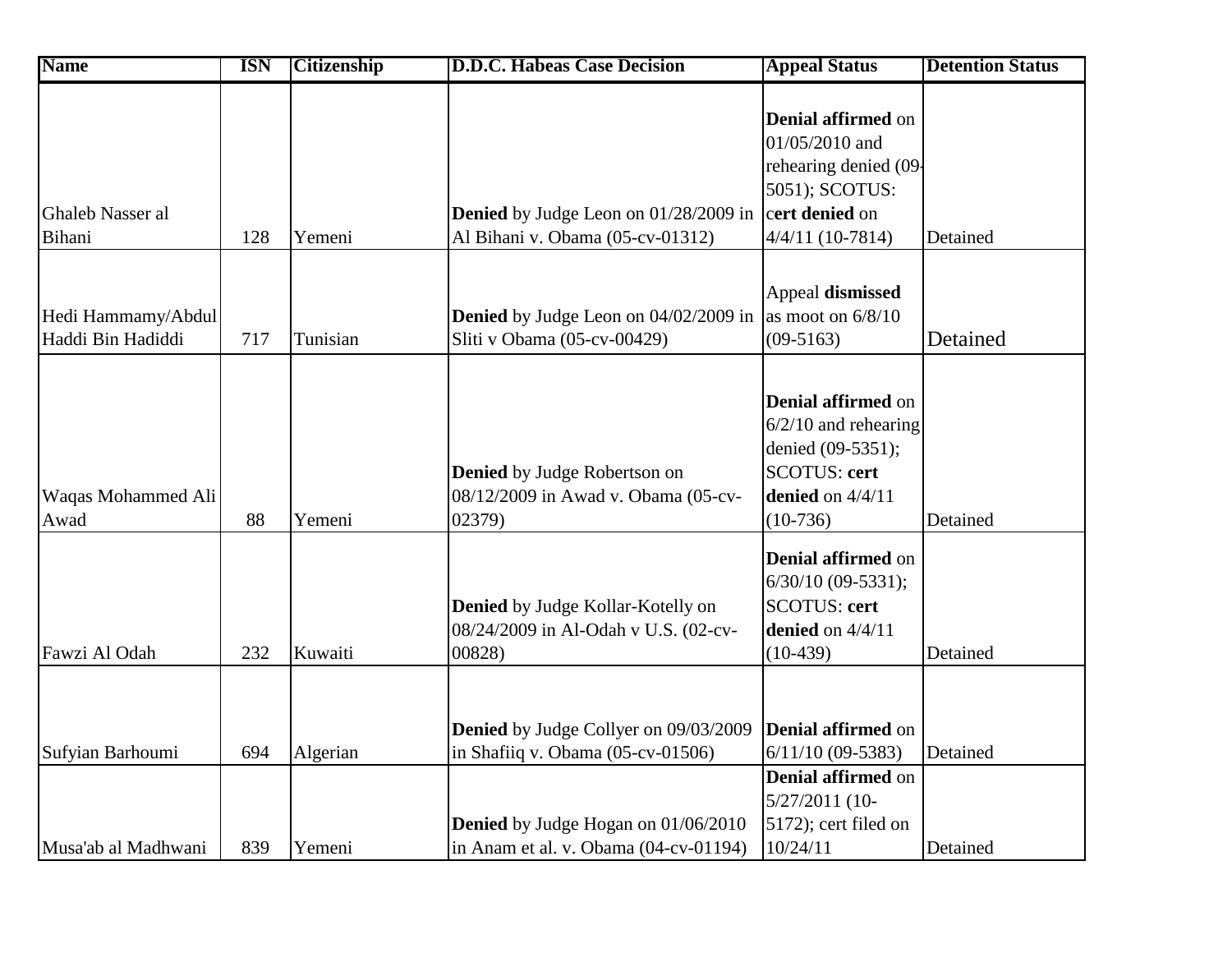| <b>Name</b>          | <b>ISN</b> | <b>Citizenship</b> | <b>D.D.C. Habeas Case Decision</b>                              | <b>Appeal Status</b>      | <b>Detention Status</b> |
|----------------------|------------|--------------------|-----------------------------------------------------------------|---------------------------|-------------------------|
|                      |            |                    | Denied by Judge Kessler on 02/24/2010                           | <b>Appealed</b>           |                         |
| Suleiman Awadh Bin   |            |                    | in Al-Adahi et al. v. Obama (05-cv-                             | dismissed (10-            |                         |
| Agil Al-Nahdi        | 511        | Yemeni             | 0280                                                            | 5127)                     | Detained                |
|                      |            |                    | <b>Denied</b> by Judge Kessler on 02/24/2010                    | <b>Appealed</b>           |                         |
| Fahmi Salem Al-      |            |                    | in Al-Adahi et al. v. Obama (05-cv-                             | dismissed (10-            |                         |
| Assani               | 554        | Yemeni             | 0280)                                                           | 5126)                     | Detained                |
|                      |            |                    |                                                                 |                           |                         |
|                      |            |                    | <b>Denied</b> by Judge Lamberth on 3/24/2010 <b>Vacated and</b> |                           |                         |
|                      |            |                    | in Al-Wrafie v. Obama (09-cv-02368).                            | remanded on               |                         |
| Mukhtar al Warafi    | 117        | Yemeni             | <b>Denied</b> on remand $(8/31/11)$ .                           | 2/22/11 (10-5170)         | Detained                |
|                      |            |                    |                                                                 |                           |                         |
| <b>Yasin Qasem</b>   |            |                    | <b>Denied</b> by Judge Kennedy on 4/8/2010                      | <b>Denial affirmed on</b> |                         |
| Muhammad Ismail      | 522        | Yemeni             | in Abdah et al v Obama (04-cv-01254)                            | 4/8/11 (10-5282)          | Detained                |
|                      |            |                    | <b>Denied</b> by Judge Robertson on                             |                           |                         |
| <b>Omar Mohammed</b> |            |                    | 5/28/2010 in Khalifh v. Obama (05-cv-                           | Appeal dismissed          |                         |
| Khalifh              | 695        | Libyan             | 1189)                                                           | $(10-5241)$               | Detained                |
|                      |            |                    |                                                                 |                           |                         |
|                      |            |                    |                                                                 |                           |                         |
|                      |            |                    |                                                                 | Appeal granted and        |                         |
|                      |            |                    | <b>Denied</b> by Judge Leon on 11/20/2008 in                    | remanded on               |                         |
| Belkacem Bensayah    | 10001      | Bosnian-Algerian   | Boumediene v. Bush (04-cv-01166);                               | $6/28/10$ (08-5537)       | Detained                |
|                      |            |                    |                                                                 | <b>Reversed and</b>       |                         |
|                      |            |                    |                                                                 | denied by Judges          |                         |
|                      |            |                    |                                                                 | Henderson,                |                         |
|                      |            |                    |                                                                 | Kavanaugh and             |                         |
|                      |            |                    |                                                                 | Randolph on               |                         |
|                      |            |                    |                                                                 | 7/13/10 (10-5241);        |                         |
|                      |            |                    | <b>Granted</b> by Judge Kessler on                              | <b>SCOTUS: cert</b>       |                         |
|                      |            |                    | 08/17/2009 in Al Adahi v. Obama (05-                            | denied on 1/18/11         |                         |
| Mohammed Al-Adahi    | 33         | Yemeni             | $cv-00280$                                                      | $(10-487)$                | Detained                |
|                      |            |                    | <b>Denied</b> by Judge Walton on 7/20/2010                      |                           |                         |
| Abd al Rathman Abu   |            |                    | in Jabbarov et al v. Obama, et al (05-cv-                       | Appealed                  |                         |
| Ghayth Sulayman      | 223        | Yemeni             | 02386)                                                          | 10-5292                   | Detained                |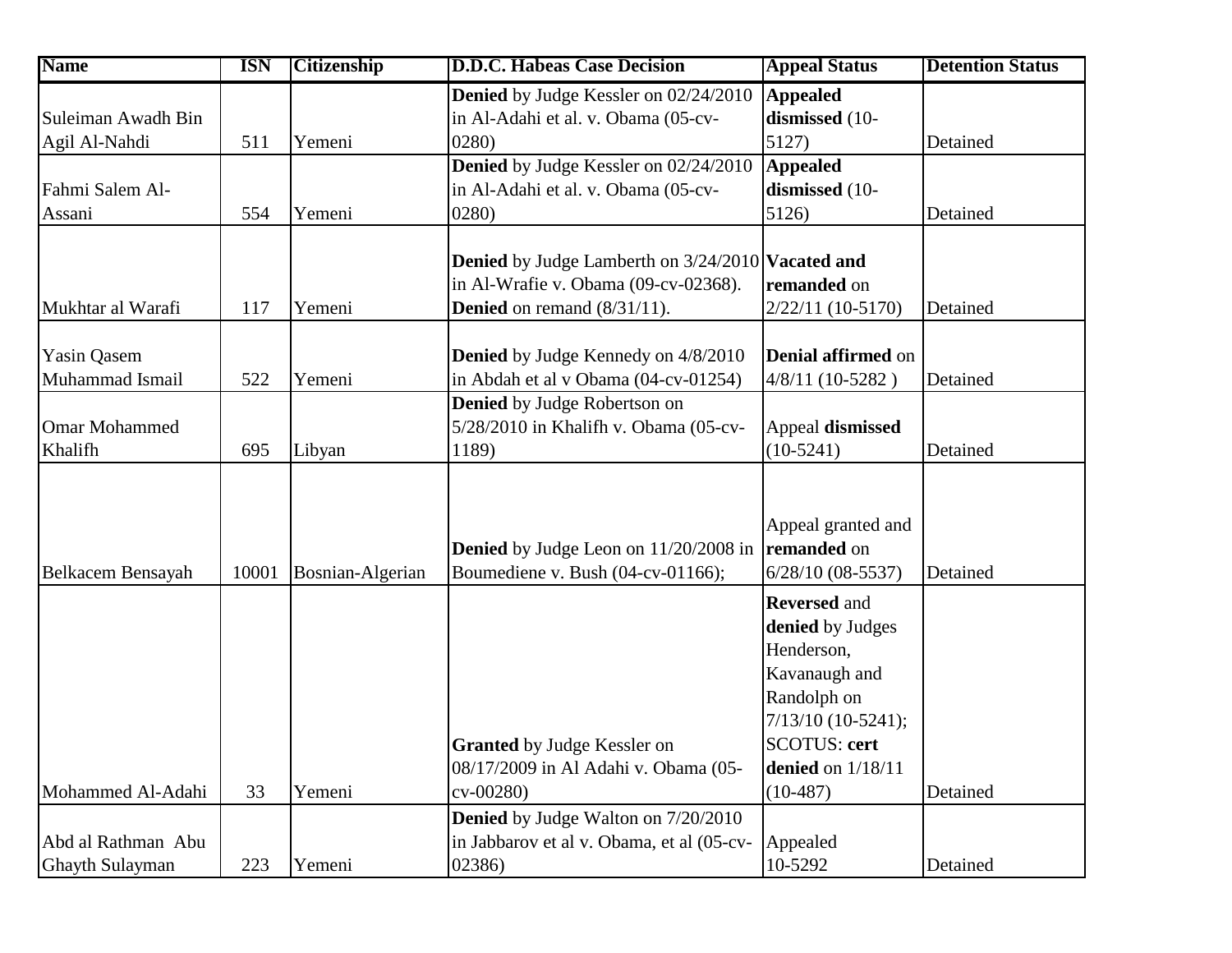| <b>Name</b>            | <b>ISN</b> | <b>Citizenship</b> | <b>D.D.C. Habeas Case Decision</b>                                   | <b>Appeal Status</b>                | <b>Detention Status</b> |
|------------------------|------------|--------------------|----------------------------------------------------------------------|-------------------------------------|-------------------------|
|                        |            |                    |                                                                      |                                     |                         |
|                        |            |                    | <b>Denied</b> by Judge Bates on 9/3/2010 in                          | Appealed                            |                         |
| Shawali Khan           | 899        | Afghani            | Khan v. Obama et al. (08-cv-01101)                                   | 10-5306                             | Detained                |
|                        |            |                    | <b>Denied</b> by Judge Kollar-Kotelly on                             |                                     |                         |
|                        |            |                    | 9/15/2010 in Al Odah et al. v. USA et al. <b>Denial affirmed</b> on  |                                     |                         |
| Fayiz Al Kandari       | 552        | Kuwaiti            | $(02-cv-00828)$                                                      | 12/09/11 (10-5373)                  | Detained                |
|                        |            |                    |                                                                      |                                     |                         |
|                        |            |                    | <b>Denied</b> by Judge Walton on 9/24/2010                           | <b>Denial affirmed on</b>           |                         |
| Toffiq Nasser Awad Al- |            |                    | in Jabbarov et al. v. Obama (05-cv-                                  | 2/10/2011 (10-                      |                         |
| Bihani                 | 893        | Yemeni             | 02386)                                                               | 5352)                               | Detained                |
|                        |            |                    |                                                                      |                                     |                         |
|                        |            |                    | <b>Denied</b> by Judge Leon on 10/19/2010 in                         |                                     |                         |
| Obaydullah             | 762        | Afghani            | Obaydullah v. Obama (08-cv-01173)                                    | Not yet appealed                    | Detained                |
|                        |            |                    |                                                                      | Appealed and held<br>in abeyance on |                         |
|                        |            |                    | <b>Denied</b> by Judge Leon on 1/11/2011 in                          | 5/13/2011 (11-                      |                         |
| Abdal Razak Ali        | 685        | Algerian           | Ali v. Obama (10-cv-01020)                                           | 5102)                               | Detained                |
|                        |            |                    |                                                                      |                                     |                         |
|                        |            |                    | <b>Denied</b> by Judge Urbina on 02/03/2011                          |                                     |                         |
| Mashour Abdullah       |            |                    | in Al-Zarnouqi et al. v. Obama et al. (06- <b>Denial affirmed</b> on |                                     |                         |
| Muqbel Alsabri         | 324        | Yemeni             | cv-01767)                                                            | $4/27/12$ (11-5081).                | Detained                |
|                        |            |                    |                                                                      | <b>Reversed and</b>                 |                         |
|                        |            |                    |                                                                      | denied by Judges                    |                         |
|                        |            |                    |                                                                      | Kavanaugh,                          |                         |
|                        |            |                    |                                                                      | Garland, and                        |                         |
|                        |            |                    |                                                                      | Griffith on                         |                         |
|                        |            |                    | Granted by Judge Kennedy on 02/24/10                                 | 3/29/2011 (10-                      |                         |
| <b>Uthman Uthman</b>   | 27         | Yemeni             | in Abdah et al. v. Obama (04-cv-1254)                                | 5235)                               | Detained                |